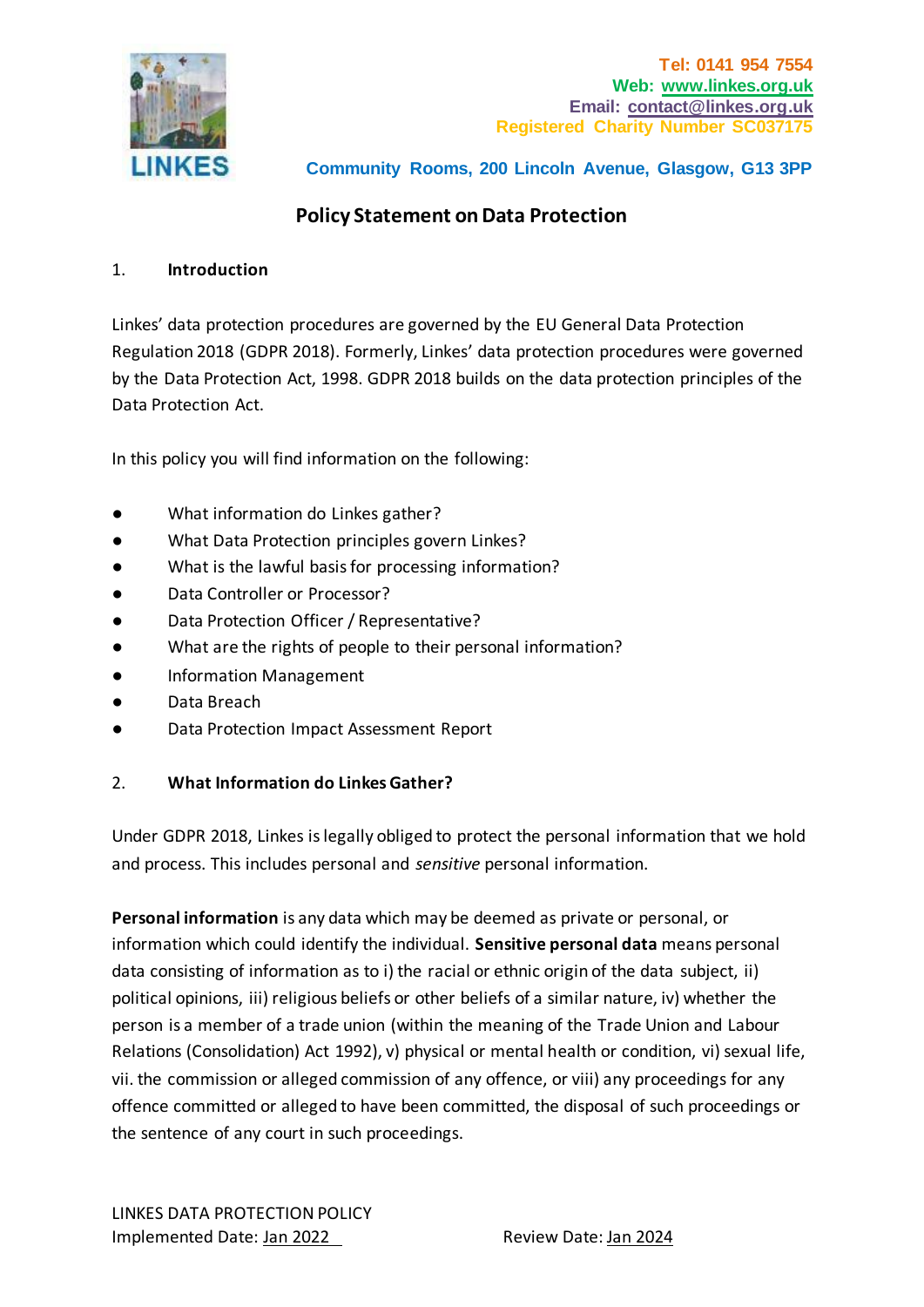

Linkes collect personal data in registration forms from our service users. We collect personal data from our staff and volunteers in accordance with the needs of the organisation. Sensitive personal information is collected in the Linkes Equal Opportunities form, information is anonymous and gathered for statistical purposes only.

## 3. **Data Protection Principles**

GDPR 2018 builds on the principles outlined in DPA 1998, and requires that personal data must be:

- Processed lawfully, fairly and in a transparent manner
- Collected for specified, explicit and legitimate purposes
- Adequate, relevant and limited to what is necessary
- Accurate and where necessary kept up to date
- Kept in a form which permits identification of data subjects for no longer than is necessary for the purposes for which those data are processed
- Processed in a manner that ensures appropriate security of the personal data.

In addition to these requirements, GDPR 2018 has introduced the following new responsibilities, which are applicable to the work of Linkes:

- Consent must be clear and recorded and able to be withdrawn
- Data breaches must be reported within 72 hours, where feasible
- Data controllers must be able to demonstrate compliance with GDPR

Linkes have addressed these new requirements. Further details are provided below.

### 4. **Lawful Basis for Processing Information**

Under GDPR 2018 the processing of personal data is lawful only if one of the following reasons apply: consent, contract, legal obligation, vital interests, public task or legitimate interests, and only for as long and to the extent provided by that reason.

Linkes' lawful basis for collection of personal data is 'consent'. Our members consent to provide us with personal information to allow us to deliver activities and monitor who is attending.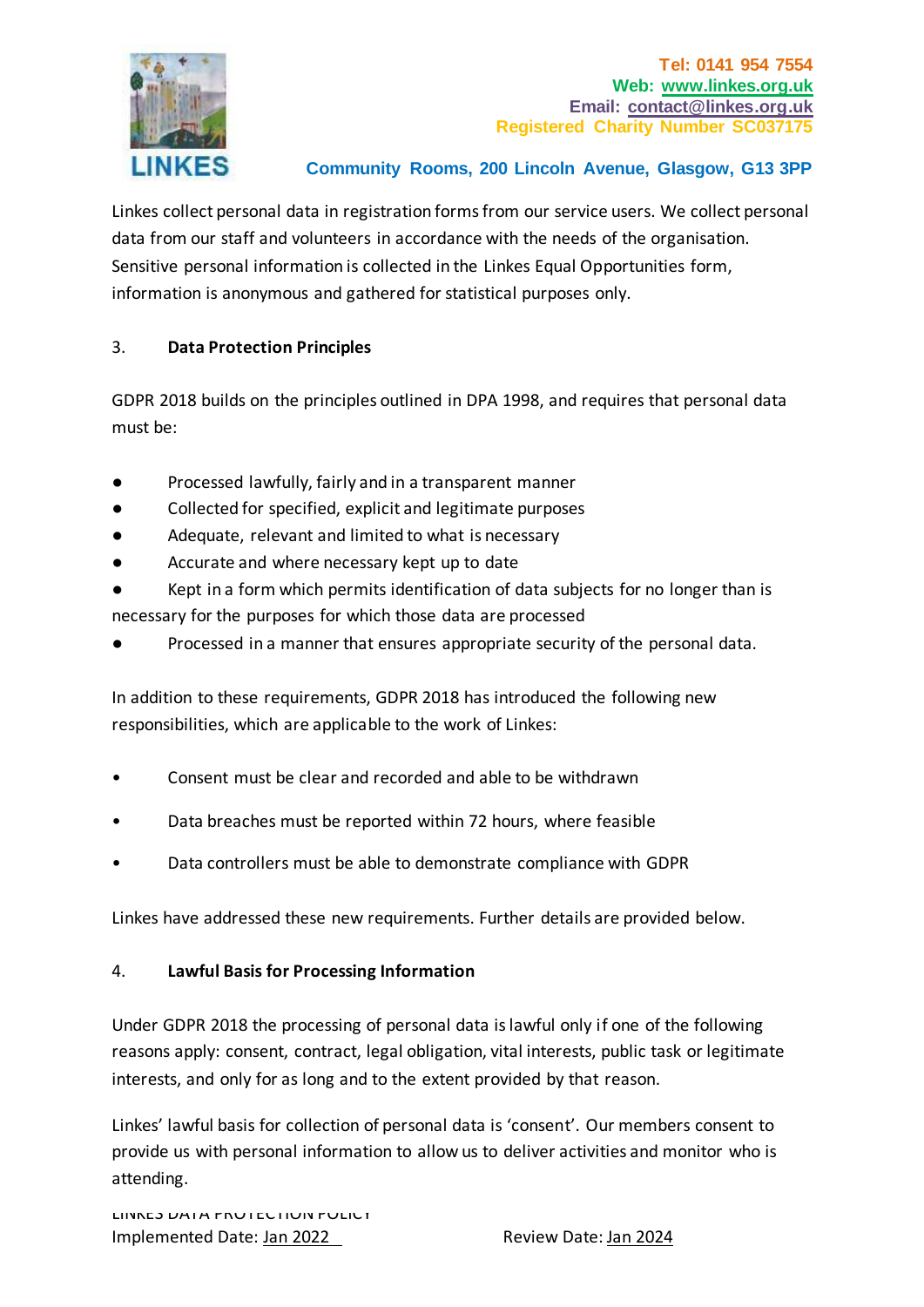

In addition to the vital and basic personal information that we require from service users, we ask for specific consent to provide our clients with information on relevant community events, classes and other opportunities. This is an opt-in service. People who choose to optin, may opt out at any time in writing or email.

Linkes require personal data from our employees, both contractual and sessional staff, in order to comply with legal requirements.

### 5. **Data Controller or Data Processor?**

Across our operations, Linkes both 'control' and 'process' personal data. These are two distinct roles under GDPR 2018.

Linkes gather personal information from service users, board members, volunteers and staff for the purposes of the smooth running of our services. This personal data is controlled and managed by Linkes.

Linkes also process personal data for our partners. 'Processing' in relation to information or data means obtaining, recording or holding the information or data or carrying out any operation on the information or data. Information gathered on behalf of our partners belongs to them. This is the case where Linkes works with partner organisations e.g. a college.

Linkes acknowledge that we perform both roles and that in each case, we have a responsibility to manage information in accordance with GDPR 2018 principles.

## 6. **Data Protection Officer / Representative**

Linkes is not required to appoint a Data Protection Officer under GDPR 2018, but we do have a Data Protection representative, who is responsible for promoting good practice and reviewing procedures. Ask the office for further information.

## 7. **Rights of People who Supply Linkes with Personal Information**

There are several new or expanded rights under GDPR 2018 for people who provide Linkes with their personal information. These are outlined below.

### a) **Right to access your own personal information**

LINKES DATA PROTECTION POLICY Implemented Date: Jan 2022 Review Date: Jan 2024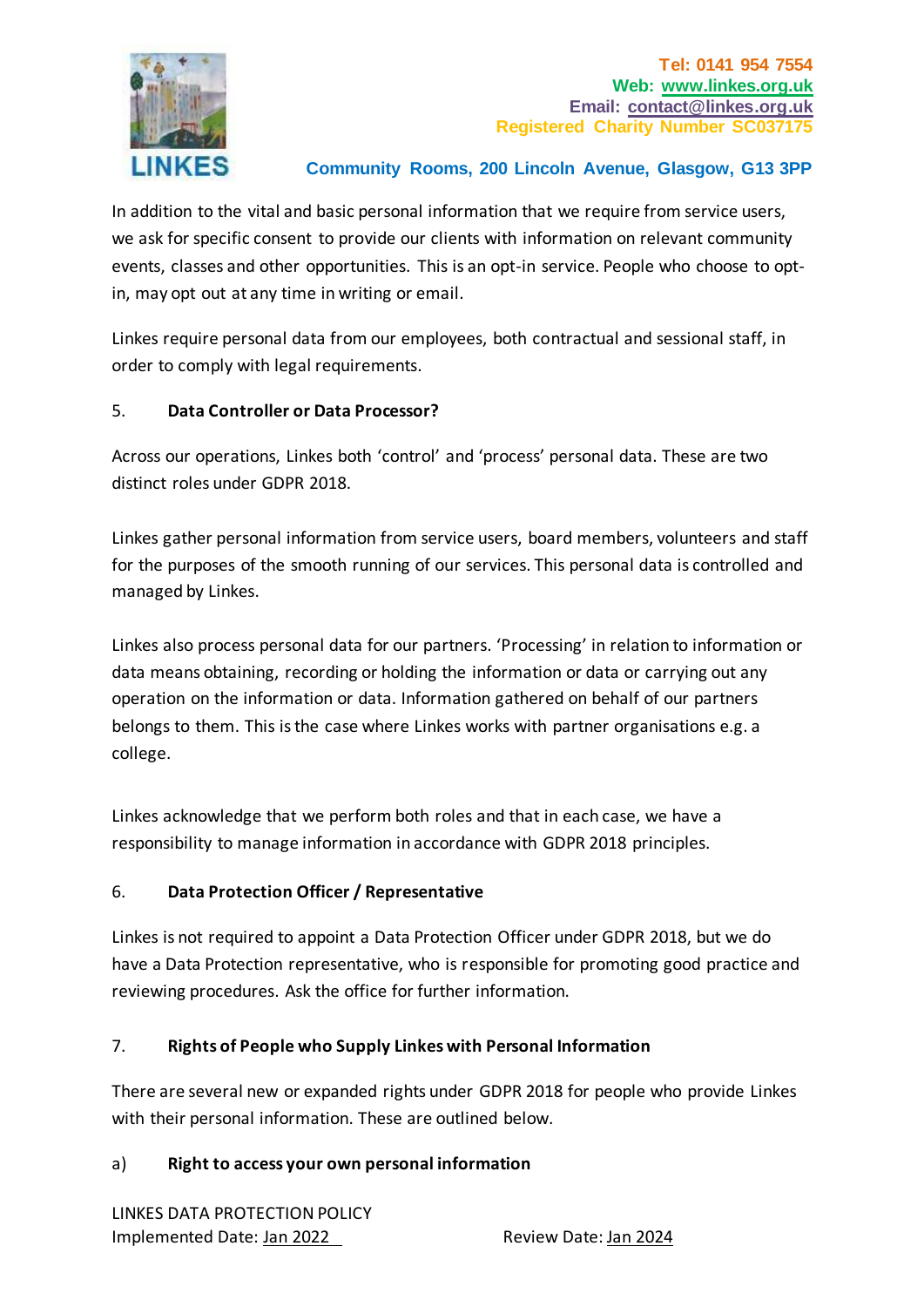

Under GDPR 2018 any individual has the right to obtain: i) confirmation that Linkes is processing their data; ii) access to their personal data; and iii) other supplementary information. Individuals can request information verbally or in writing. Linkes will provide this information within 28 days, free of charge.

If a request is: i) manifestly unfounded or excessive, particularly if it is repetitive; or ii) for further copies of the same information (that's previously been provided), Linkes will charge a 'reasonable fee' to cover administrative costs, unless we refuse to respond.

### b) **Right to change incorrect information**

Under GDPR 2018, individuals have the right to have personal data rectified if it is inaccurate or completed if it is incomplete. An individual can make a request for rectification verbally or in writing. Linkes will respond to a request within 28 days of the request.

### c) **Right for personal information to be time limited**

Individuals have the right to be forgotten and can request the erasure of personal data when: i) it is no longer necessary for the purpose we originally collected/ processed it for; ii) the individual withdraws consent; iii) we are relying on legitimate interests as our basis for processing, the individual objects to the processing of their data, and there is no overriding legitimate interest to continue this processing; iv) we are processing the personal data for direct marketing purposes and the individual objects to that processing; v) it was unlawfully processed (i.e. otherwise in breach of the GDPR 2018); vi) it has to be erased in order to comply with a legal obligation; or vii) it is processed for information society services to a child.

Individuals can make a request for erasure verbally or in writing. Linkes will verify the identity of the person making the request, using "reasonable means". Linkes will respond to a request within 28 days of receipt.

### d) **Right to stop Linkes using your personal information**

Individuals have a right to block or restrict the processing of their personal data. Individuals can make a request verbally or in writing. Linkes will verify the identity of the person making the request, using "reasonable means". Linkes will respond to a request without delay and at least within 28 days of receipt.

### 8. **Information Management**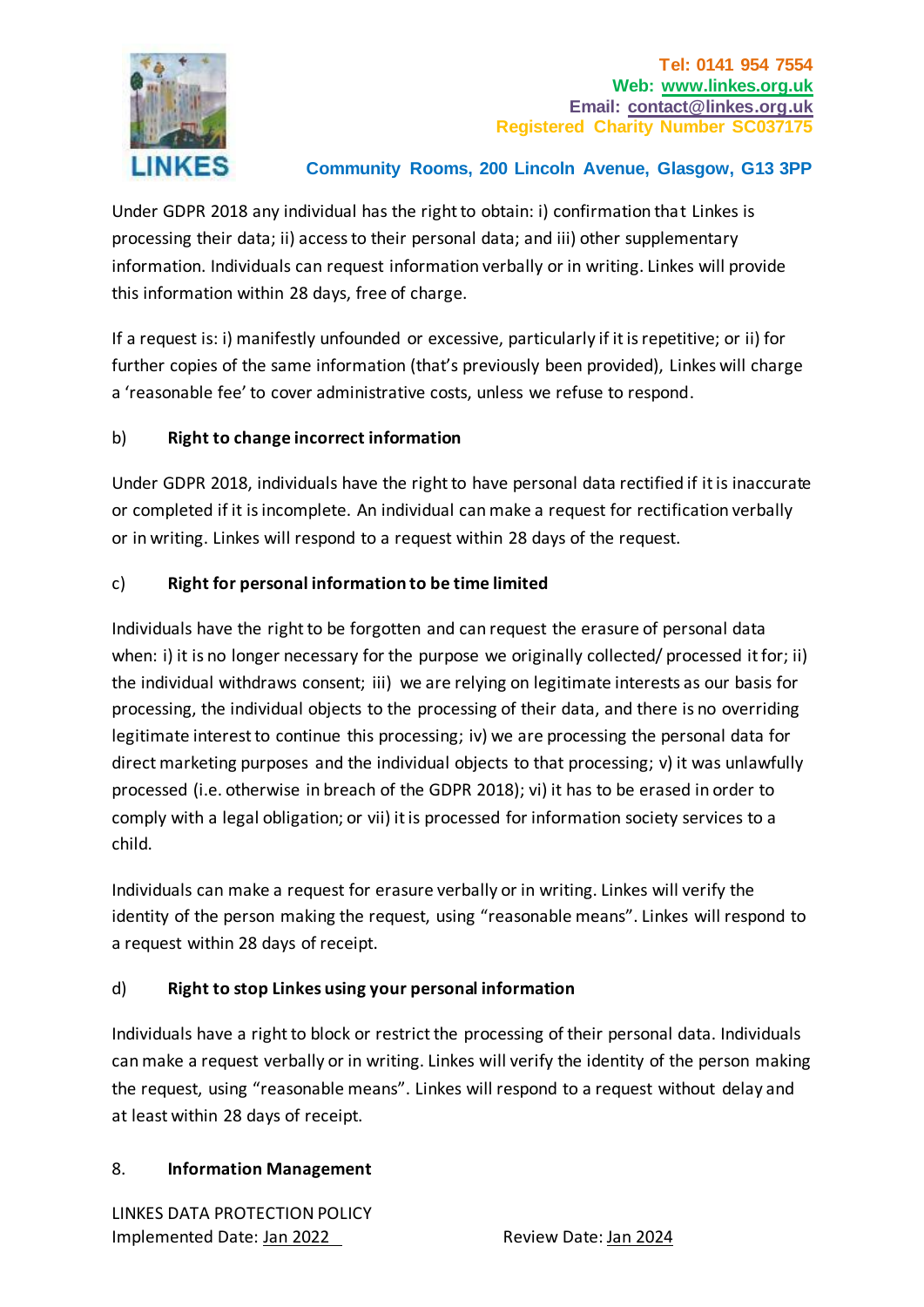

Documents that contain personal information are securely stored in a locked filing cabinet. Electronic documents are stored on the Linkes server which is password protected. Linkes have conducted Information Risk Assessments, which are reviewed annually.

Paper adult registration forms are shredded annually in the autumn. Youth profile forms are retained for the duration that the young person engages with Linkes. When a young person disengages with Linkes, moves away, or when a profile form is updated, the original form is shredded.

Electronic records are reviewed annually.

#### 9. **Data Breach**

In the event of a personal information data breach, Linkes will follow our Data Breach procedure, in line with the Information Commissioner's Office.

Linkes maintain a record of data breaches. We record the date of the incident, a description of the incident, consequences and actions taken to mitigate further incidents.

### 10. **Data Protection Impact Assessment Report**

This requirement of GDPR 2018 is not applicable to Linkes. We continue to monitor this annually.